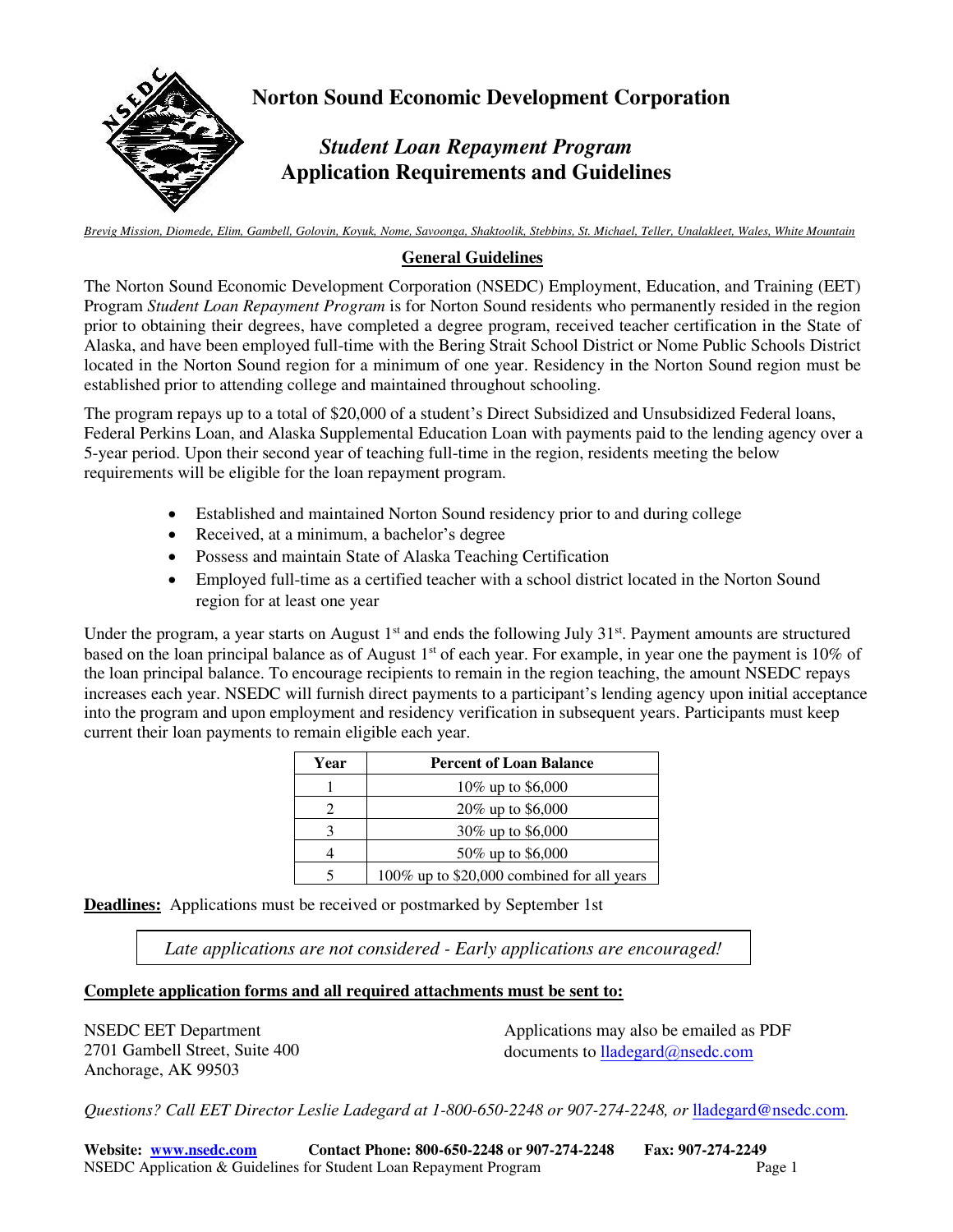### **Detailed Guidelines**

### **1. Eligibility**

- a. **Residency:** To be eligible for the student loan repayment program, an applicant must have met NSEDC's residency guidelines immediately prior to starting college and maintained their residency throughout their college tenure.
- b. **Teaching Credentials:** Applicant must hold a bachelor's degree or higher and possess State of Alaska Teaching Certification.
- c. **Employment:** Applicant must have completed one year of teaching full-time with a school district located in Norton Sound region and must be employed full-time as a certified teacher. Applicant must maintain continuous full-time employment as a certified teacher to participate in the program.
- d. **Good Standing:** Applicant must not be in default or delinquent on any federal, state, local or commercial qualifying educational loan.
- **2. Loan Eligibility:** Direct Subsidized and Unsubsidized Federal loans, Federal Perkins Loan, and Alaska Supplemental Education Loan received after January 1, 2007 that are utilized in the pursuit of degrees as described in (a) and (b) below:
	- a. **Undergraduate:** Earning a post-secondary degree directly related to the applicant's initial certification and hire as a teacher at a public school in the Norton Sound region.
	- b. **Post-Baccalaureate Certification:** Earning initial Teaching Licensure or Master of Arts in Teaching degree directly related to the applicant's initial certification and hire as a teacher at a public school in the Norton Sound region.
	- c. **Ineligible loans:** Loans received prior to January 1, 2007 and received for degrees, certificates, or endorsements pursued after an applicant has received their teaching certification are not eligible for the repayment program.

### **3. Payment Amount & Payment Schedule**

a. **Amount:** The Payment amounts are structured based on the loan principal balance as of August 1<sup>st</sup> of each year. Total payments made to any individual under this program, for any and all participating years, shall not exceed \$20,000. The maximum payment for any given year will be the lower of the corresponding percentage in the table below or \$6,000, whichever is lower.

| Year | <b>Percent of Loan Balance</b>             |
|------|--------------------------------------------|
|      | 10% up to \$6,000                          |
|      | 20% up to \$6,000                          |
|      | 30% up to \$6,000                          |
|      | 50% up to \$6,000                          |
|      | 100% up to \$20,000 combined for all years |

- b. **Schedule:** The first year (10%) payment will be made following the completion of one year of teaching full-time with a district located in the Norton Sound region and verification of employment as a certified teacher in the Norton Sound region upon the start of the following year. Payments for subsequent years will be solely based on the completion of a school year. Payments will be made directly to the participant's lending agency upon receiving all required documentation.
- c. **Taxes:** Payments on behalf of participant may be considered taxable income. The participant is responsible for reporting and paying any taxes associated with the payments.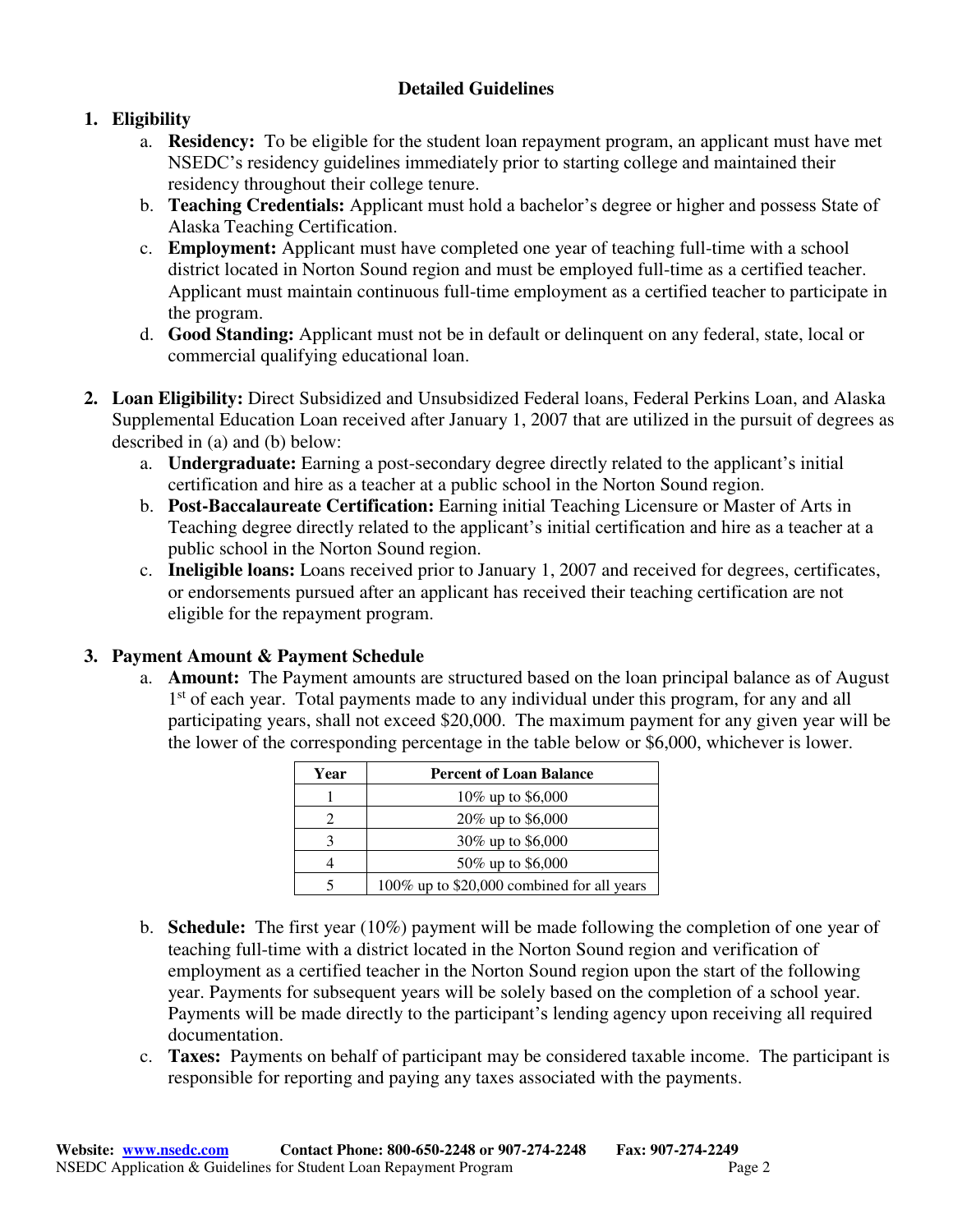#### **NSEDC Student Loan Repayment Program Application Requirements:**

All applications must include the following:

- **a. NSEDC Student Loan Repayment Program Application Form.**
- **b. Proof of Employment:** With a school district located in the Norton Sound region (verification form provided).
- **c. Current copy of student loan statement(s).**
- **d. Personal Statement**: Briefly describe why you want to teach in the Norton Sound region *(250 – 500 words)*.
- **e. Copy of your college diploma.**
- **f. Official Transcripts**: Provide a copy of official transcripts from each accredited institution that you have attended.
- **g. Two Letters of Recommendations**: Provide two (2) letters of recommendation from teachers, employers, or others with knowledge of your experience or potential. Please do not submit letters from immediate family members.
- **h. Residency Certification Form and Proof of Residency.**
- **i. Each Subsequent Year:** Participant must submit proof of employment and current copy of student loan statements by September 1st.

### **NSEDC Student Loan Repayment Program Recipient Eligibility Requirements**

**Norton Sound Region Residency**: Each participant must have qualified as a Norton Sound Resident under NSEDC's Norton Sound Residency Guidelines or be a resident of Shishmaref prior to attending college and must have maintained residency during their college education. Each participant must sign a residency certification form. Proof of current residency is required, and NSEDC may request additional proof of residency. *Note:* Students may claim internships or temporary summer employment in a degree-related job as an additional allowable absence under the Norton Sound Residency Guidelines. Allowable absences do not count against the maximum number of days that an individual can be out of the region.

#### **NSEDC Student Loan Repayment Program Appeals Processes**

**1. Residency Appeals.** Applicants who are denied due to the residency requirement may appeal the residency determination to the NSEDC Board Appeals Committee. If the NSEDC Appeals Committee determines that the applicant is a resident, the application will be reviewed to see all other requirements are met. If all requirements are satisfied, the applicant shall receive assistance.

**2. Denial Due to Administrative Error.** If your loan repayment application is denied and you believe that the denial was due to administrative error, please submit a written statement along with all supporting evidence to Tyler Rhodes at *tyler@nsedc.com*. Final determinations will be made based on this letter and attachments.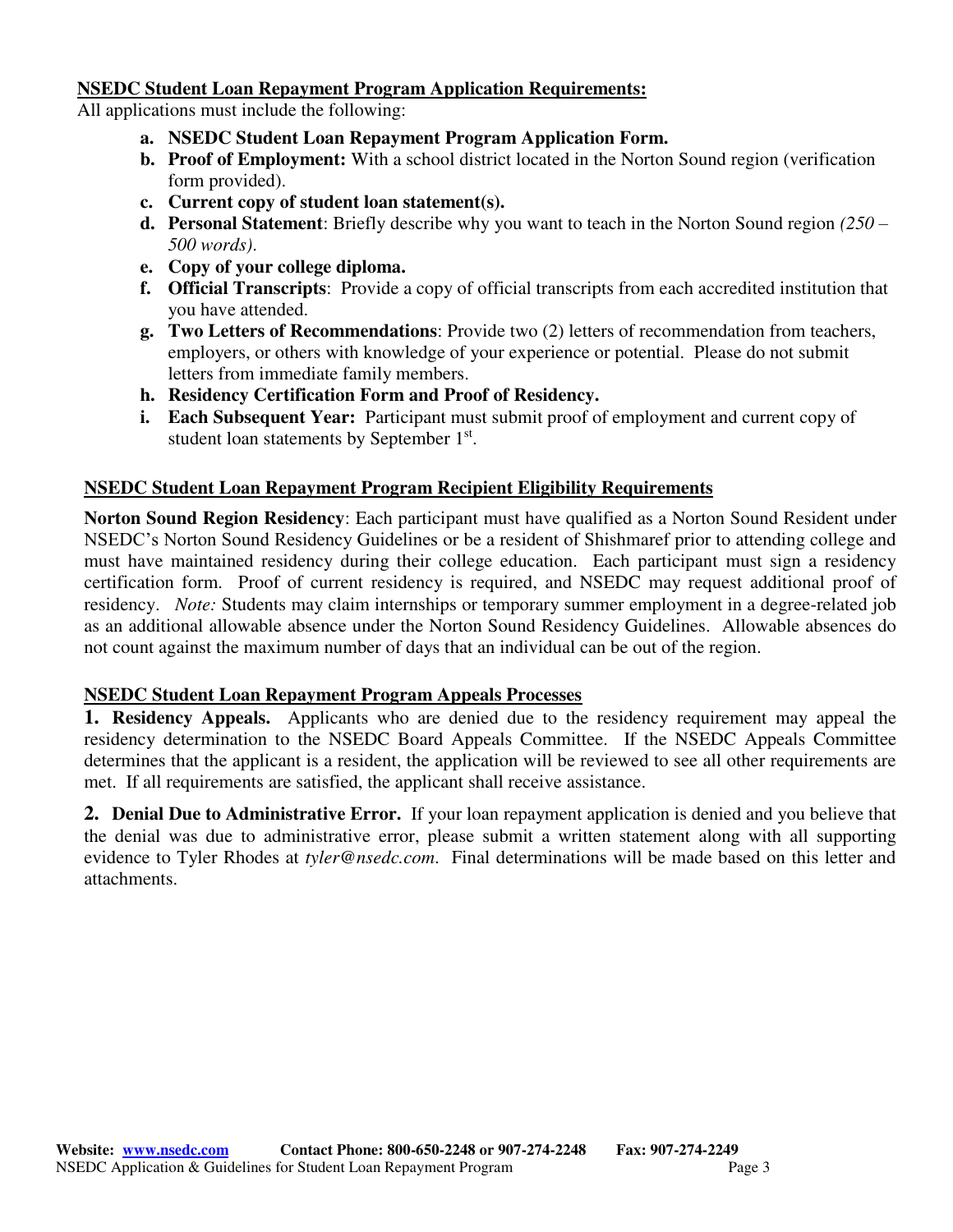

# **Norton Sound Economic Development Corporation**

*Education, Employment and Training Department 2701 Gambell Street, Suite 400 Anchorage, AK 99503 Tel. (888) 650-2248 • (907) 274-2248 Fax. (907) 274-2249 • www.nsedc.com • lladegard@nsedc.com*

*Brevig Mission, Diomede, Elim, Gambell, Golovin, Koyuk, Nome, Savoonga, Shaktoolik, Stebbins, St. Michael, Teller, Unalakleet, Wales, White Mountain* 

# *NSEDC Student Loan Repayment Program Application*

### **1. Personal Information**

| First Name: 1000 March 1000 March 1000 March 1000 March 1000 March 1000 March 1000 March 1000 March 1000 March 1000 March 1000 March 1000 March 1000 March 1000 March 1000 March 1000 March 1000 March 1000 March 1000 March 1 |                                                                                                                                                                                                                               |
|--------------------------------------------------------------------------------------------------------------------------------------------------------------------------------------------------------------------------------|-------------------------------------------------------------------------------------------------------------------------------------------------------------------------------------------------------------------------------|
| Date of Birth:                                                                                                                                                                                                                 | SNN:                                                                                                                                                                                                                          |
|                                                                                                                                                                                                                                |                                                                                                                                                                                                                               |
| Phone:                                                                                                                                                                                                                         |                                                                                                                                                                                                                               |
| 2. Employment Information                                                                                                                                                                                                      |                                                                                                                                                                                                                               |
|                                                                                                                                                                                                                                | Position: 2000 and 2000 and 2000 and 2000 and 2000 and 2000 and 2000 and 2000 and 2000 and 2000 and 2000 and 2000 and 2000 and 2000 and 2000 and 2000 and 2000 and 2000 and 2000 and 2000 and 2000 and 2000 and 2000 and 2000 |
|                                                                                                                                                                                                                                |                                                                                                                                                                                                                               |
| Supervisor's Name/Title: Date of Hire: Date of Hire:                                                                                                                                                                           |                                                                                                                                                                                                                               |
| 3. School Information                                                                                                                                                                                                          |                                                                                                                                                                                                                               |
| University/College Attended: University/College Attended:                                                                                                                                                                      |                                                                                                                                                                                                                               |
|                                                                                                                                                                                                                                | Graduation Date:                                                                                                                                                                                                              |

## **4. Student Loan Information**

| Name, Address and Phone Number of Student Loan Provider | <b>Total Amount of Loan</b><br>as of August 1st |
|---------------------------------------------------------|-------------------------------------------------|
|                                                         |                                                 |
|                                                         |                                                 |
|                                                         |                                                 |
|                                                         |                                                 |